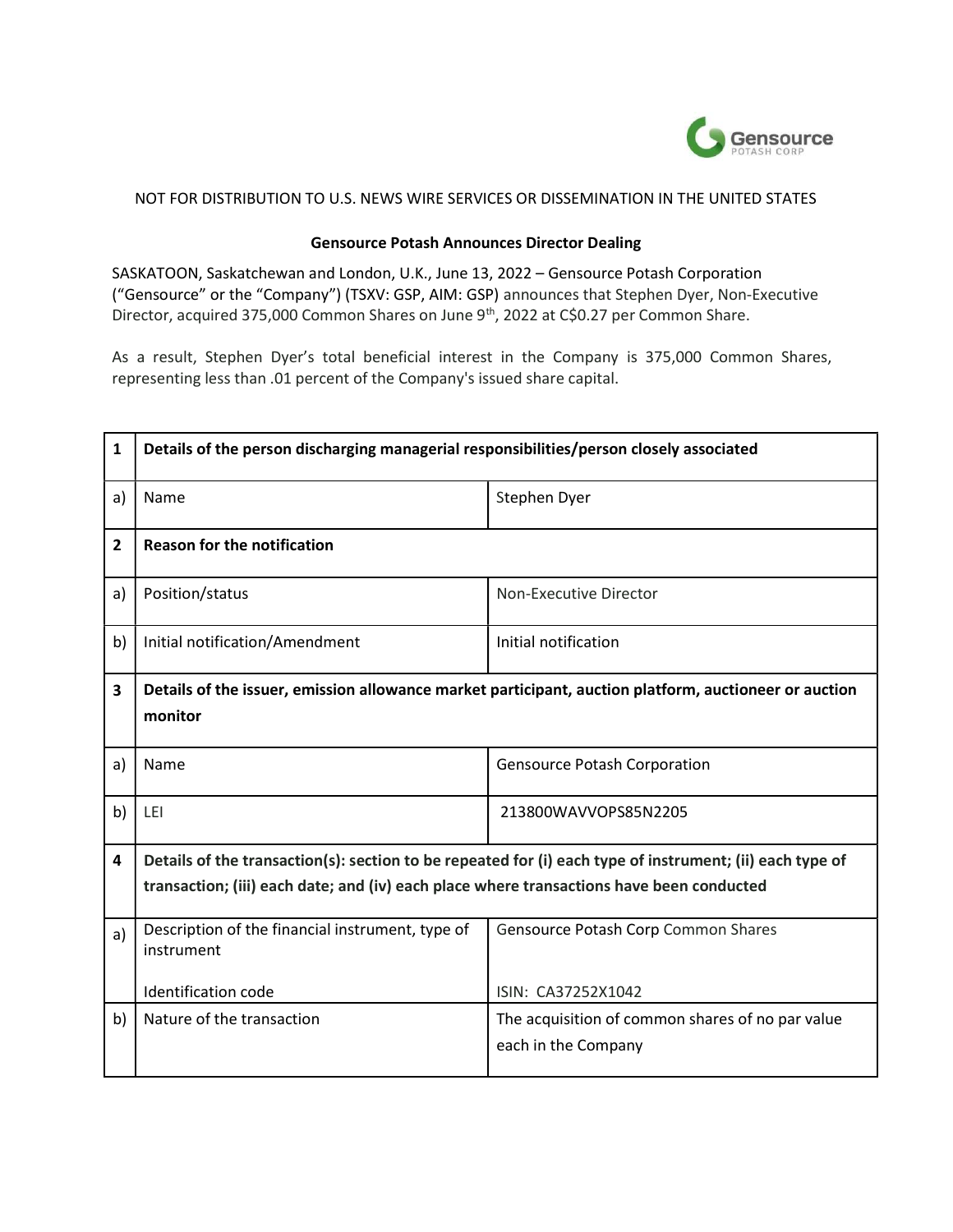| $\mathsf{c}$ | Price(s) and volume(s)   | Price                 | Volume  |
|--------------|--------------------------|-----------------------|---------|
|              |                          | \$0.27                | 375,000 |
| d)           | Aggregated information   |                       |         |
|              | - Aggregated volume      | Same as above         |         |
|              | - Price                  |                       |         |
| $\epsilon$   | Date of the transaction  | June 9th, 2022        |         |
|              |                          |                       |         |
| f)           | Place of the transaction | <b>TSX-V Exchange</b> |         |

This announcement contains inside information for the purposes of Article 7 of the Market Abuse Regulation (EU) No. 596/2014, as it forms part of UK domestic law by virtue of the European Union (Withdrawal) Act 2018 (as amended).

# For further information on Gensource Potash, please contact:

| <b>Gensource Potash Corporation</b><br>Mike Ferguson - President & CEO                                             | +1-306-974-6414      |
|--------------------------------------------------------------------------------------------------------------------|----------------------|
| <b>Strand Hanson Limited (Nominated &amp; Financial Adviser)</b><br>Ritchie Balmer / Rory Murphy / Charles Hammond | +44 (0) 20 7409 3494 |
| <b>Peel Hunt LLP (Broker)</b><br>Ross Allister / David McKeown / Georgia Langoulant                                | +44 (0) 20 7418 8900 |
| <b>Camarco (Financial PR)</b>                                                                                      | +44 (0) 20 3757 4997 |

Gordon Poole / Charlotte Hollinshead / Lily Pettifar

For any press enquiries please contact us on gensource@camarco.co.uk

Further information on Gensource Potash Corporation can be found at www.gensourcepotash.ca Follow us on twitter @GensourcePotash

# About Gensource

Gensource is a fertilizer development company based in Saskatoon, Saskatchewan and is on track to become the next fertilizer production company in that province. With a modular and environmentally